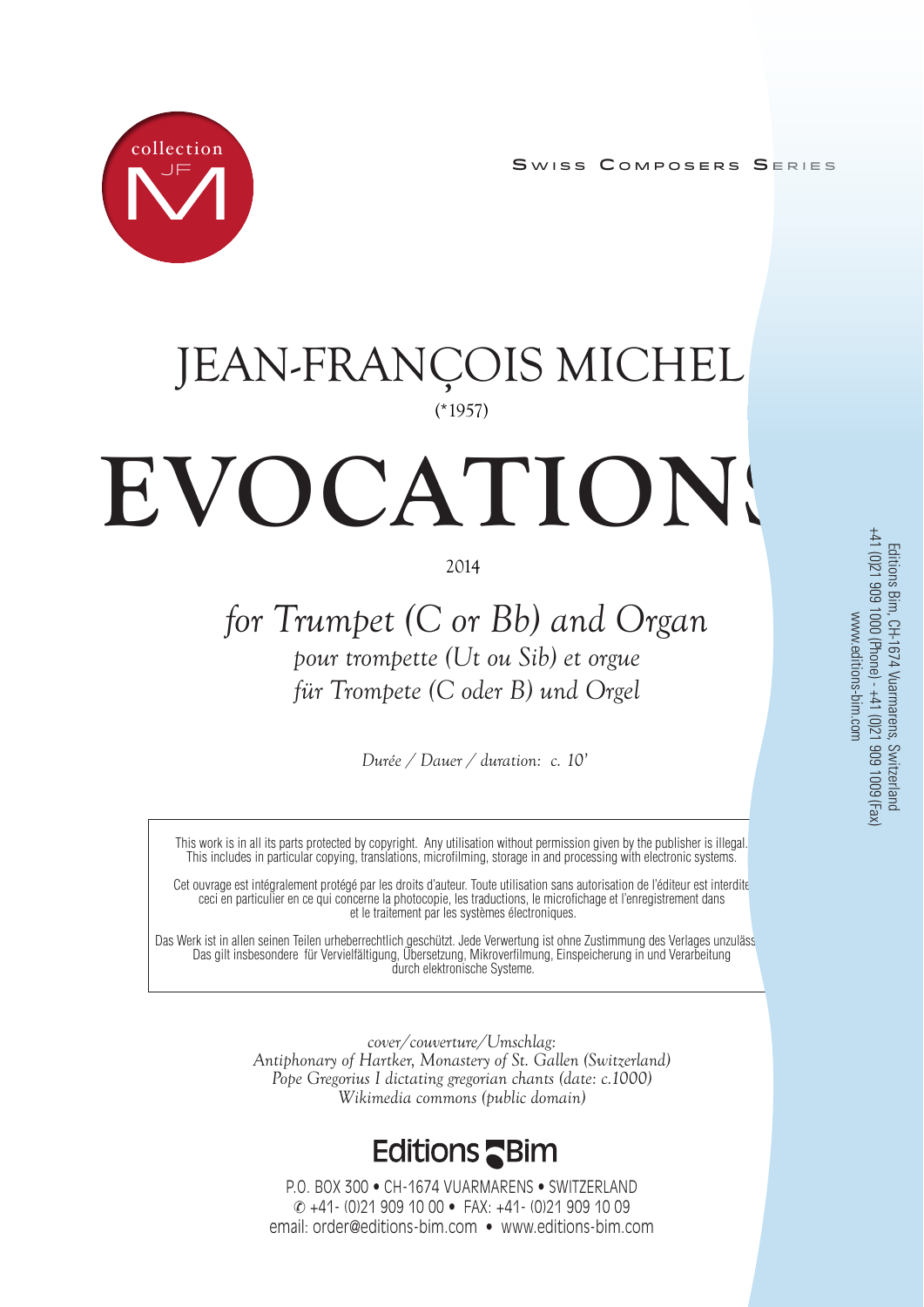#### **L'oeuvre**

Les appels musicaux interrogatifs calmes de l'*Introduction* invitent à une écoute paisible et spirituelle. *Evocation I* prend son inspiration dans le plain-chant grégorien (introduit dans la liturgie par le Pape Grégoire I [\*540–†604] au VIe siècle).

*Evocation II* débute par une mélodie jubilatoire qui sert d'écrin au choral de la cantate 93 de J.S. Bach «Wer nur den lieben Gott lässt walten» [Celui qui laisse Dieu régner sur sa vie] dont les paroles livrent un message de confiance. Dans les dernières mesures de l'oeuvre, la voix intime de la trompette (avec sourdine douce) murmure des notes lentes et simples sur des accords apaisants.

#### **The work**

The calm musical interrogative calls of the *Introduction* serve as invitations to peaceful and spiritual listening.

*Evocation I* is inspired by the Gregorian Chants as introduced into the liturgy by Pope Gregory I during the 6th century.

*Evocation II* begins with an exhilarating melody which serves as a case for the chorale of the Cantata 93 by J.S. Bach "Who only lets dear God rule", the words of which delivering a message that engenders confidence. The intimate voice of the trumpet (with soft mute) whispers slow and simple notes over appeasing chords within the final measures of the work.

#### **Das Werk**

Die ruhigen, interrogativen Musiksignale der *Introduction* sind Einladung zu ruhigem, besinnlichem Zuhören.

*Evocation I* ist vom schen Cantus Planu der von Papst Greg  $\uparrow$  604] im 6. Jh. in die Litu eingeführt wurde. *Evocation II* beginnt frohlockenden Melod Schatulle zur Kantate nur den lieben Gott ten" von J.S. Bach dien Worte eine Vertrauensb liefern. In den letzten Ta Werkes flüstert die intir me der Trompete (mit Dämpfer) langsame, Noten auf beruhigend den.

+41 (0)21 909 1000 (Phone) - +41 (0)21 909 1009 (Fax +41 (0)21 909 1000 (Phone) - +41 (0)21 909 1009 (Fax) Editions Bim, CH-1674 Vuarmarens, Switzerland Editions Bim, CH-1674 Vuarmarens, Switzerland www.editions-bim.com www.editions-bim.com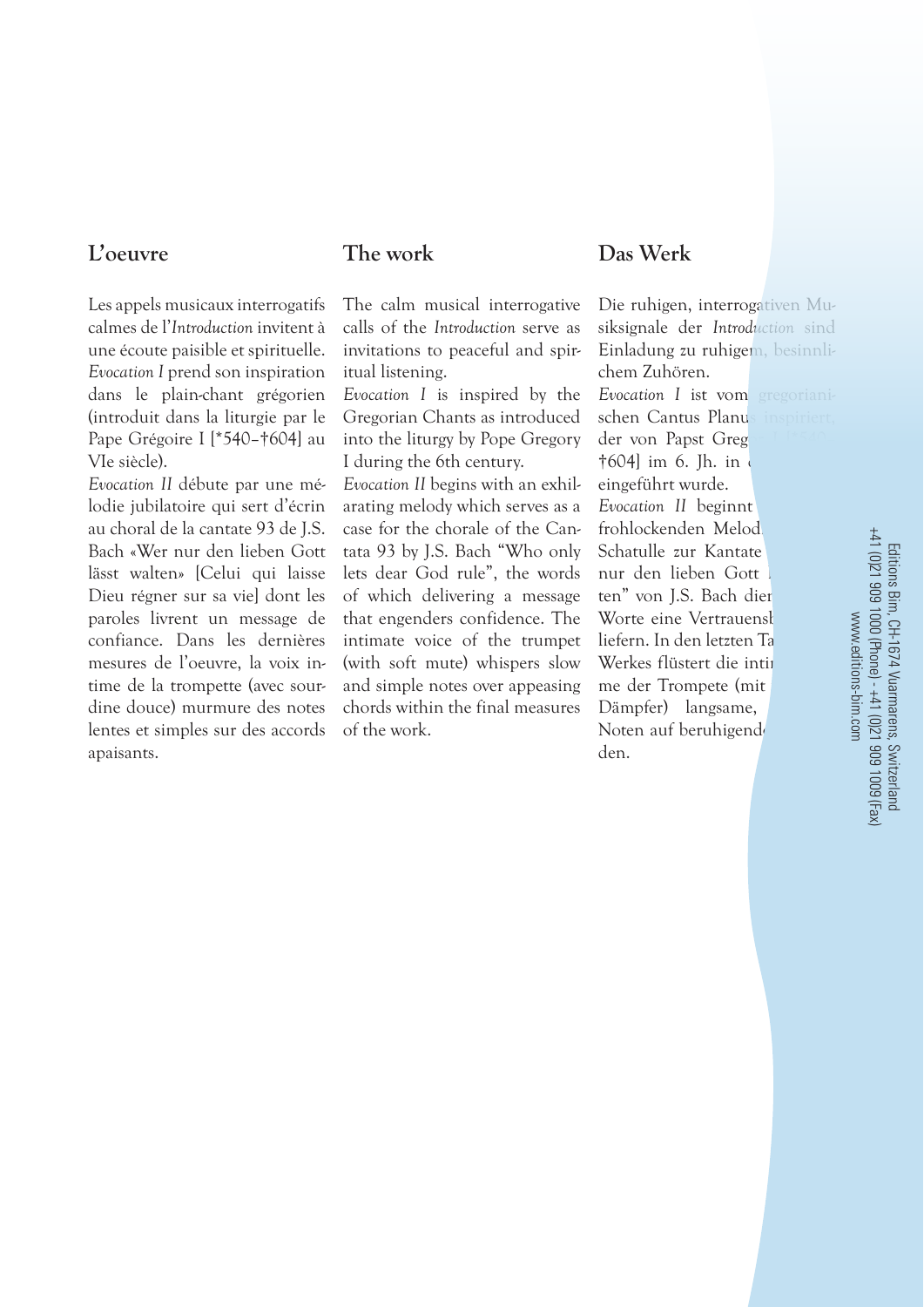*A Jean-Christophe Dobrzelewski*

## **Evocations**

for C-trumpet (alternative Bb part) and organ (2014 -— ca. 10´ min.)

**Jean-François MICHEL** (\*1957)



BIM TP344

**© World copyright 2014 by EDITIONS BIM (Jean-Pierre Mathez), CH-1674 Vuarmarens / SwitzerlandTOUS DROITS RÉSERVÉS - ALLE RECHTE VORBEHALTEN - ALL RIGHTS RESERVEDwww.editions-bim.com**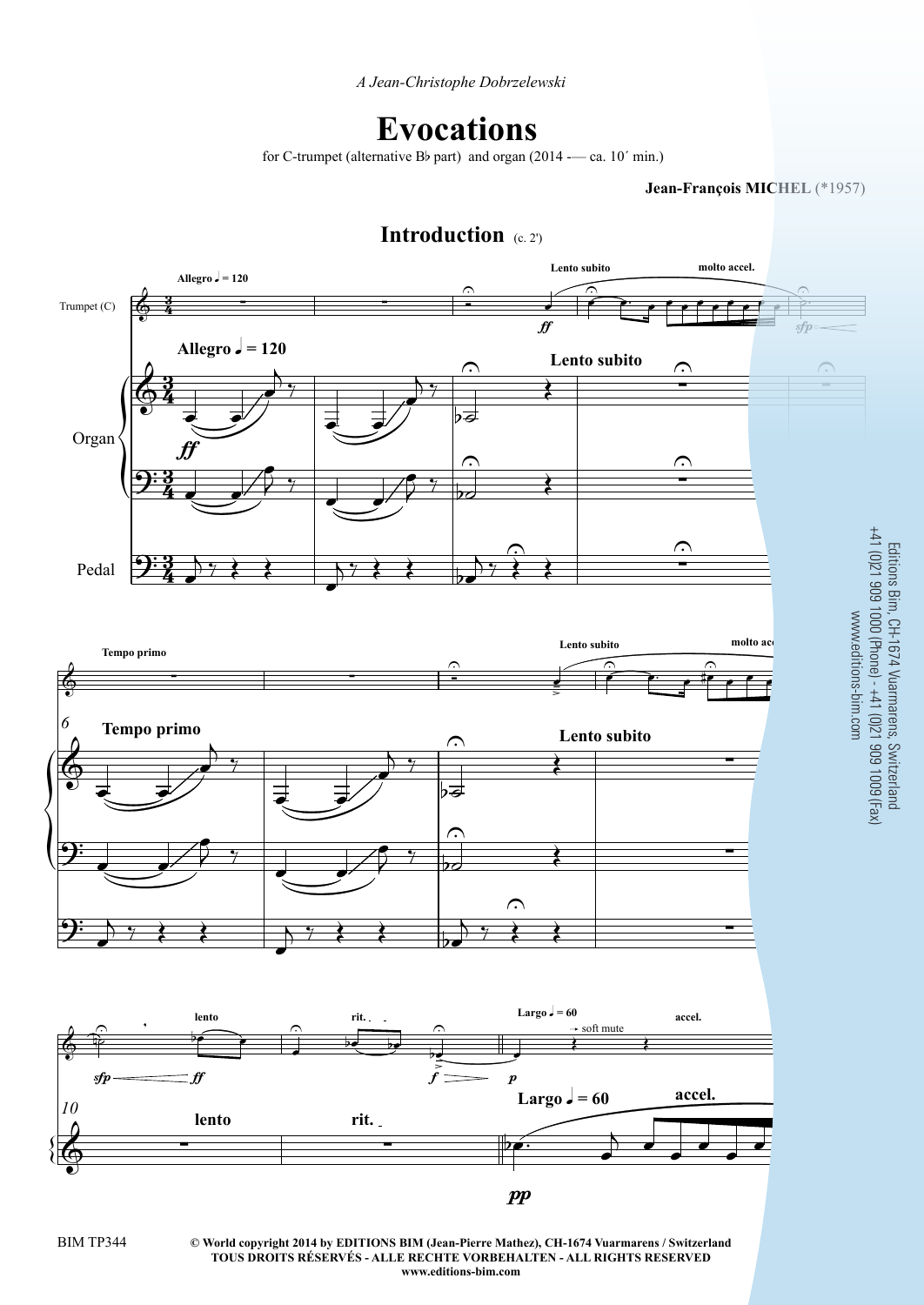





 $\frac{1}{2}$ <br>  $\frac{1}{2}$ rens, Sw<br>(0)21 90<br>.com Editions Bim, CH-1674 Vuarmarens, Switzerland +41 (0)21 909 1000 (Phone) - +41 (0)21 909 1009 (Fax) www.editions-bim.com

 $+$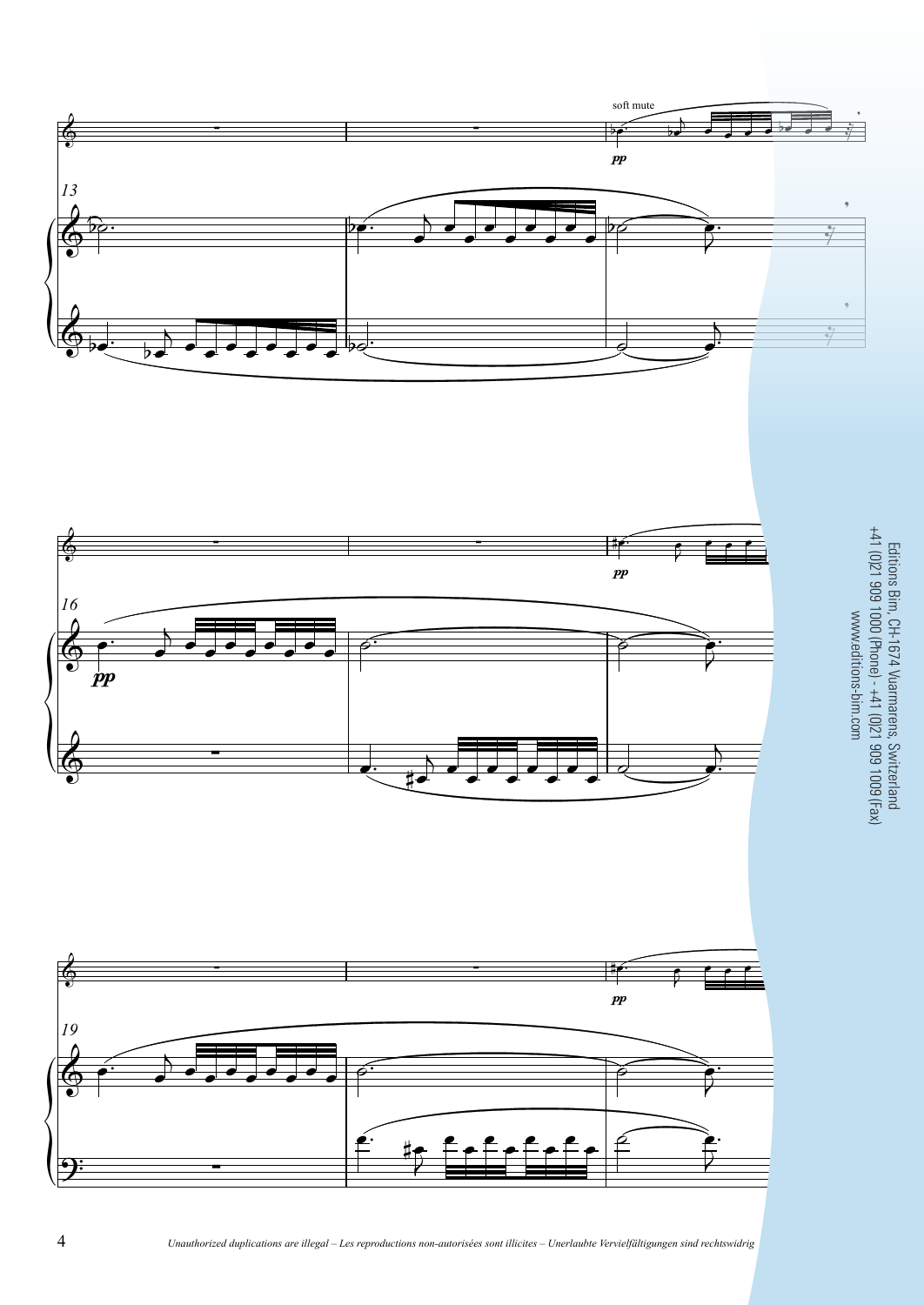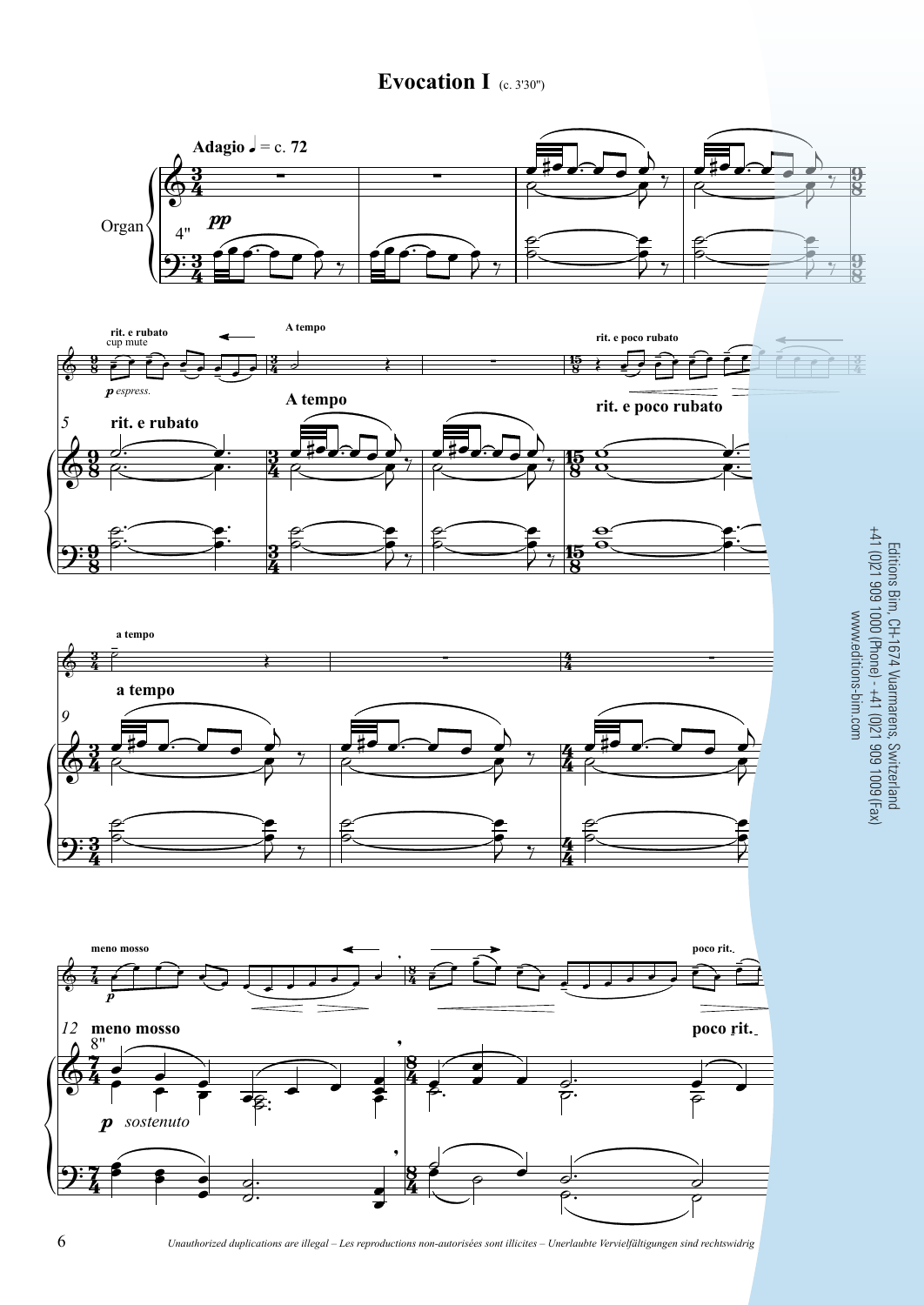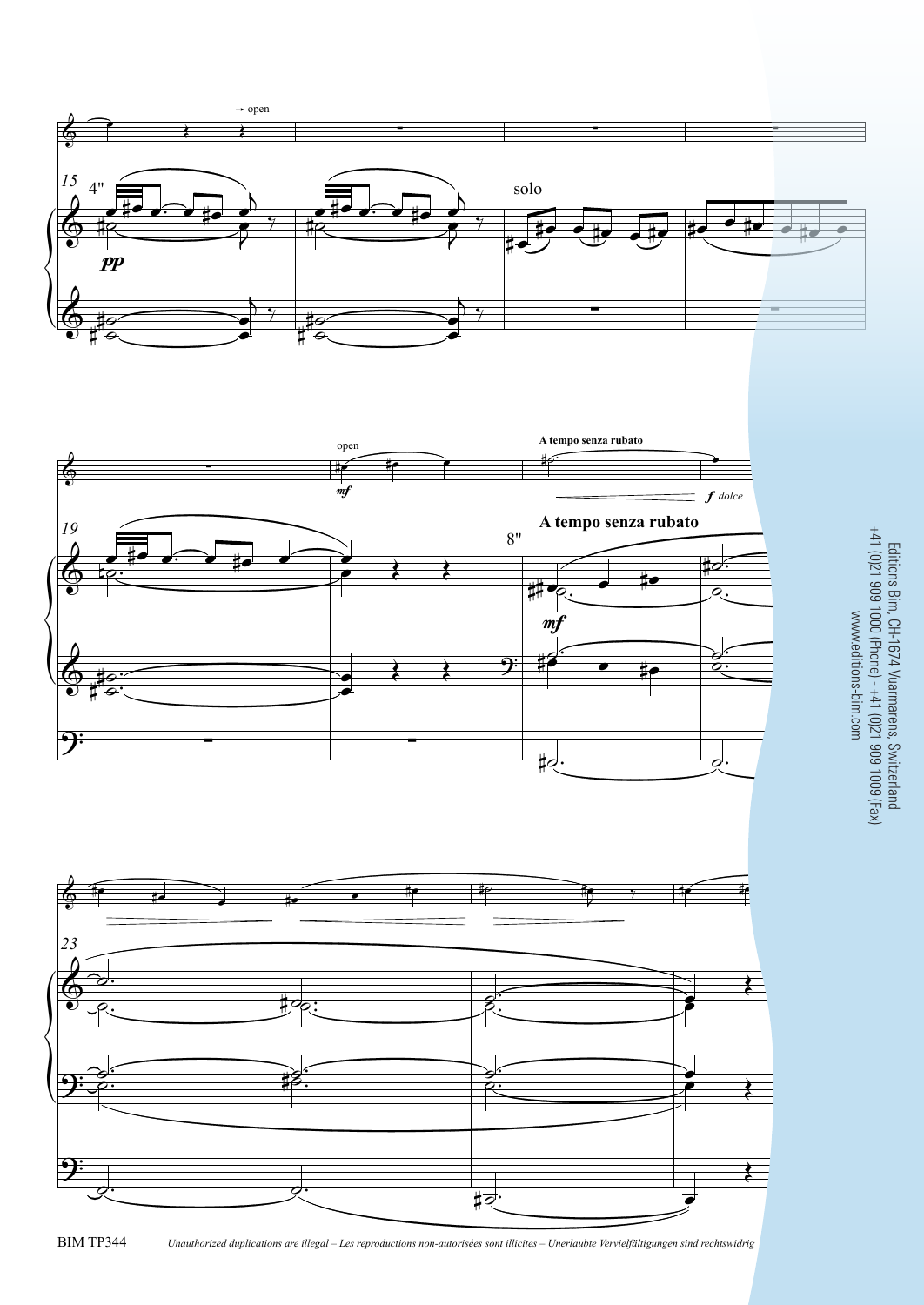

Editions Bim, CH-1674 Vuarmarens, Switzerland +41 (0)21 909 1000 (Phone) - +41 (0)21 909 1009 (Fax)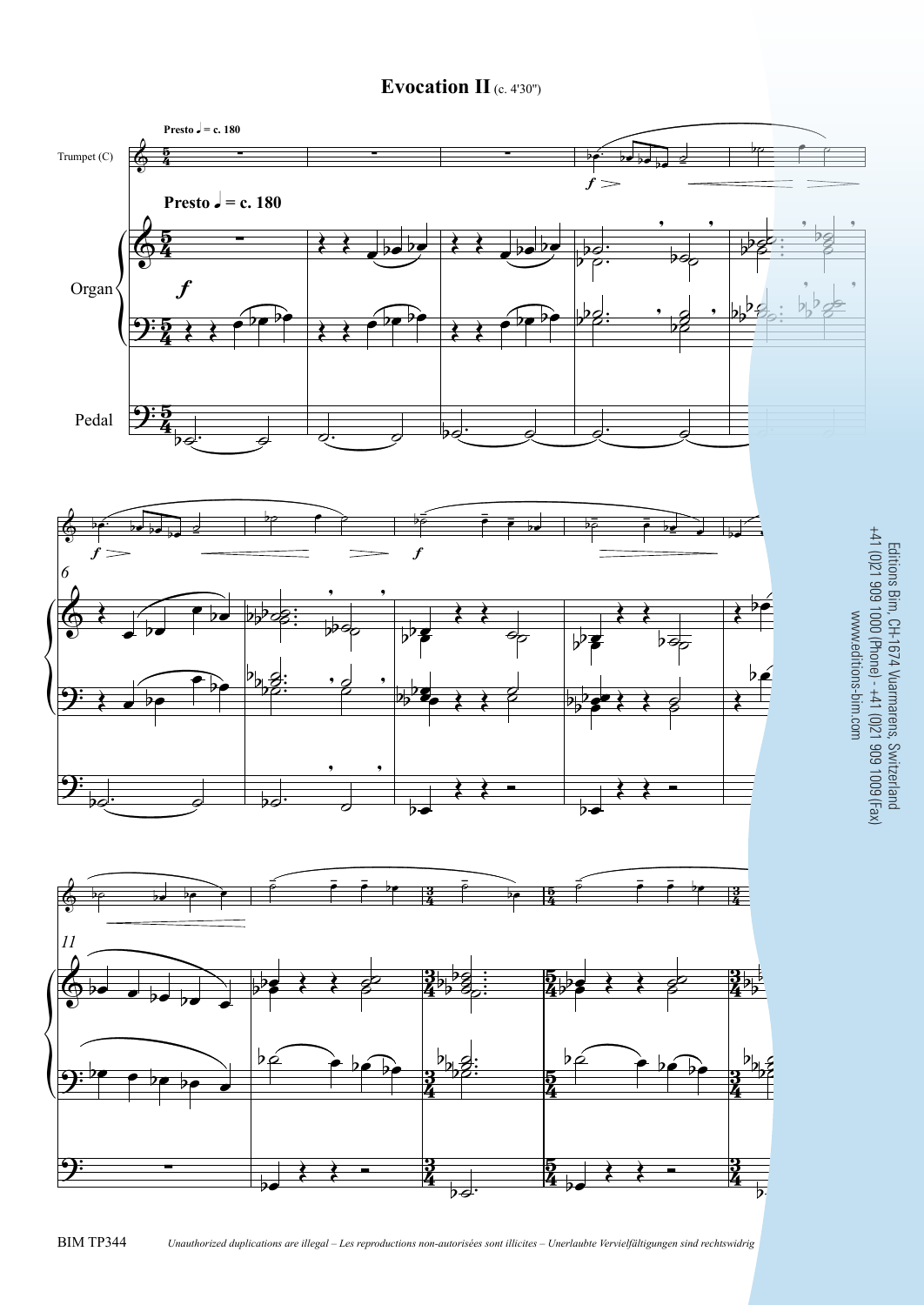





Editions Bim, CH-1674 Vuarmarens, Switzerland +41 (0)21 909 1000 (Phone) - +41 (0)21 909 1009 (Fax) www.editions-bim.com

12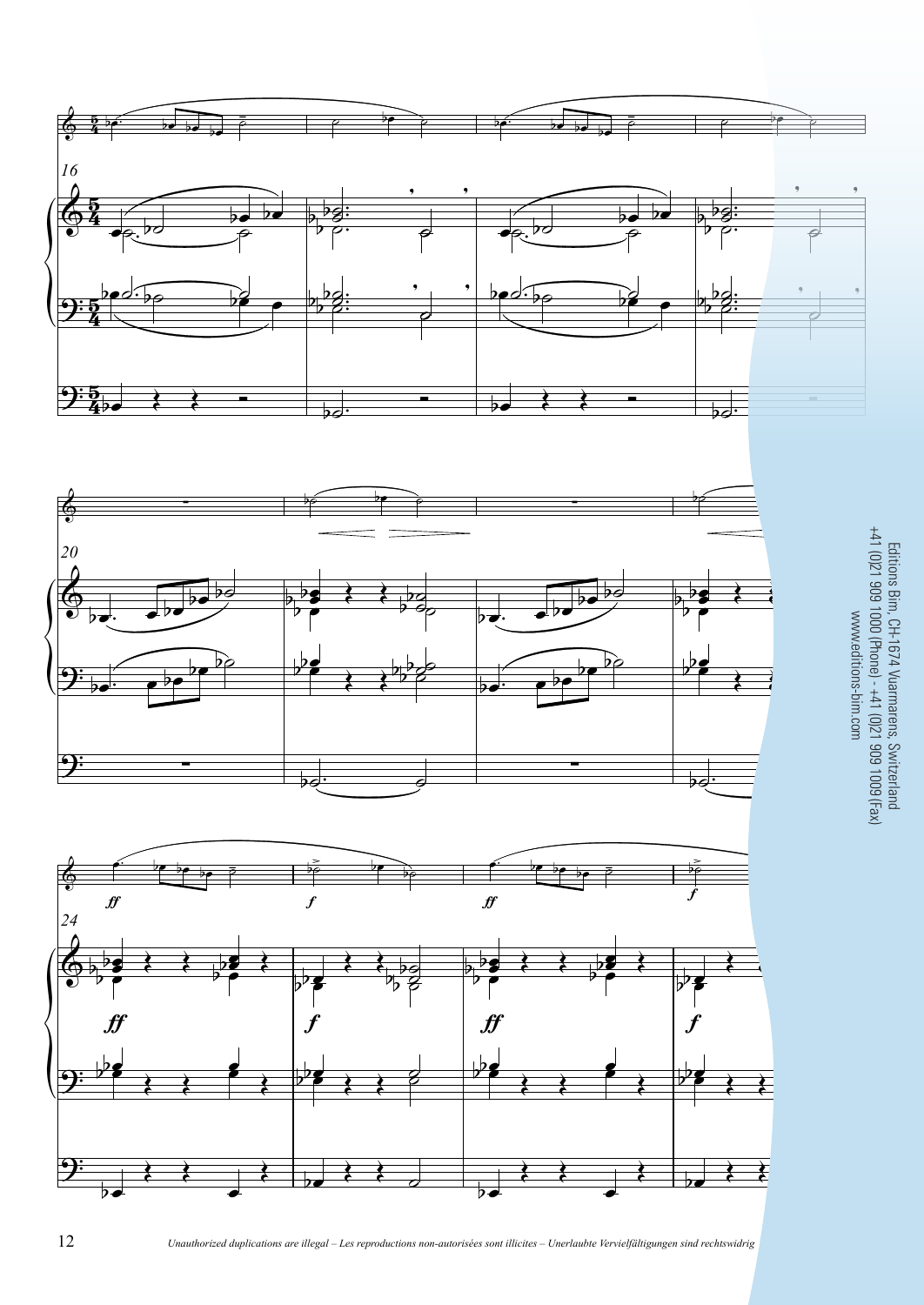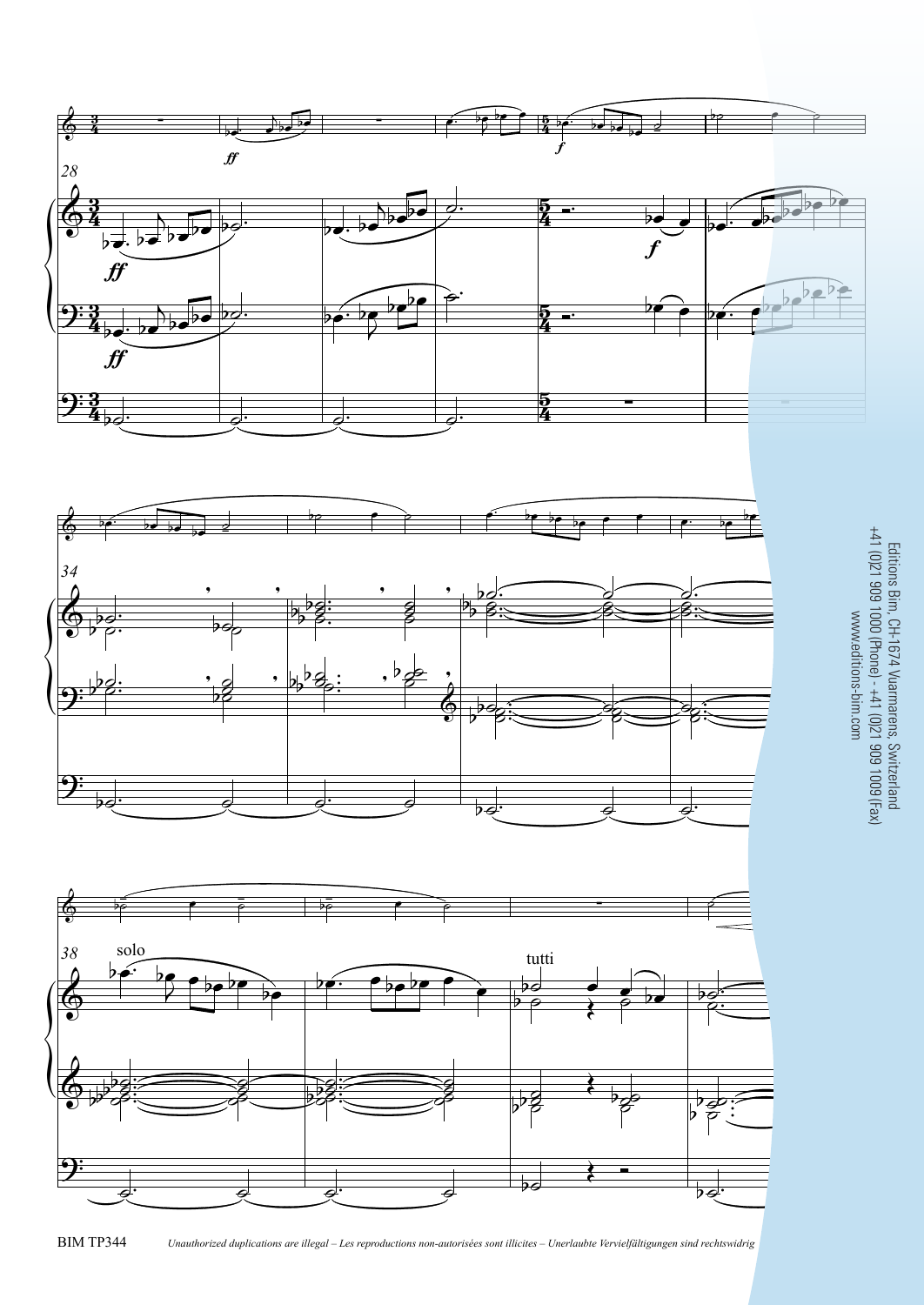



**Andante**  $\sqrt{ }$  = c. 78



**rit.**